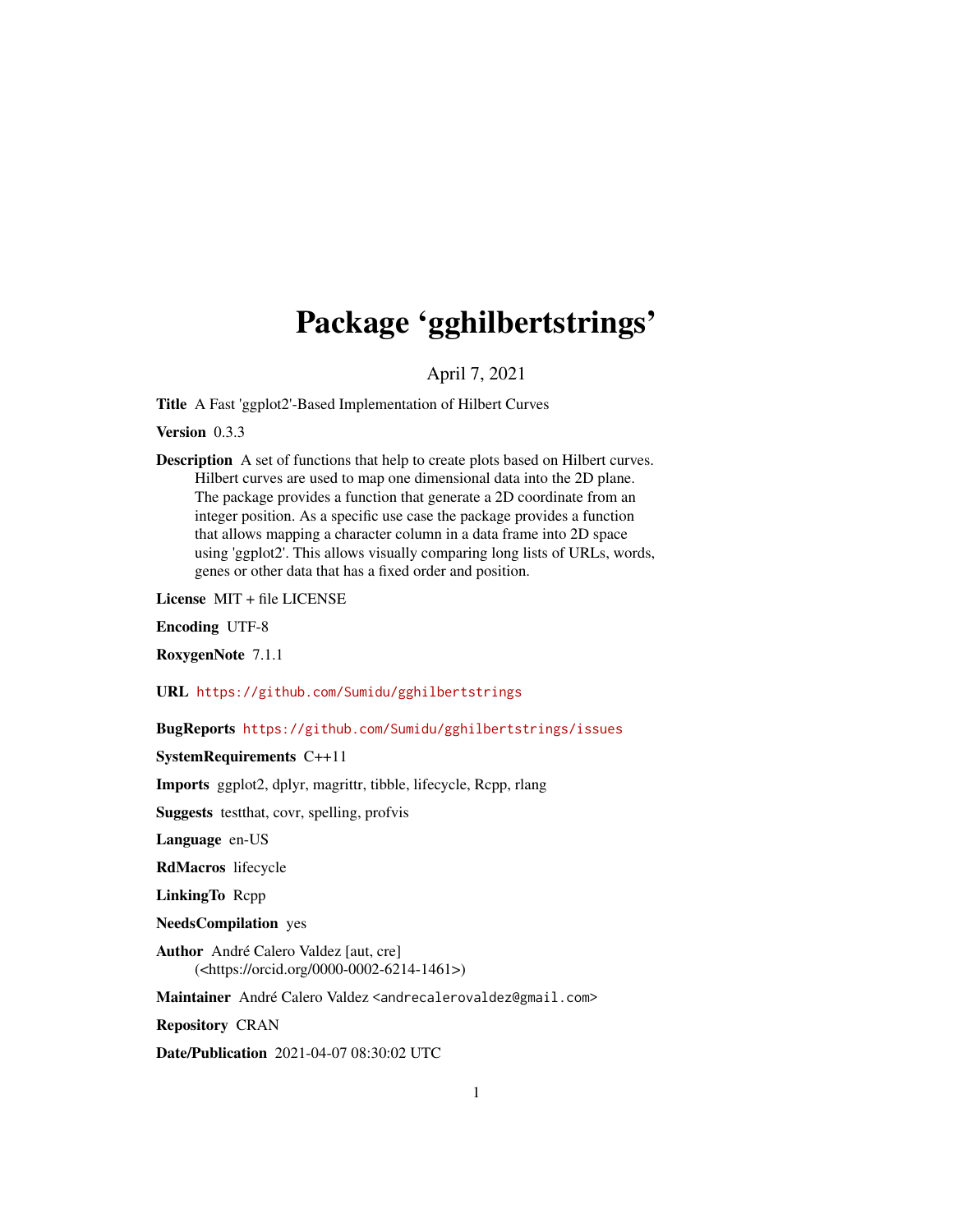### <span id="page-1-0"></span>R topics documented:

| Index |  |
|-------|--|

create\_coordinates *Function to create coordinates for a Hilbert Curve This functions adds three columns to a data frame: reld, x, y*

#### Description

Function to create coordinates for a Hilbert Curve This functions adds three columns to a data frame: reld, x, y

#### Usage

```
create_coordinates(df, idcol)
```
#### Arguments

| df    | the dataframe to use          |
|-------|-------------------------------|
| idcol | the column to use for mapping |

#### Value

a data frame with three additional columns

#### Examples

mtcars %>% tibble::rownames\_to\_column() %>% create\_id\_column(rowname) %>% create\_coordinates(gghid)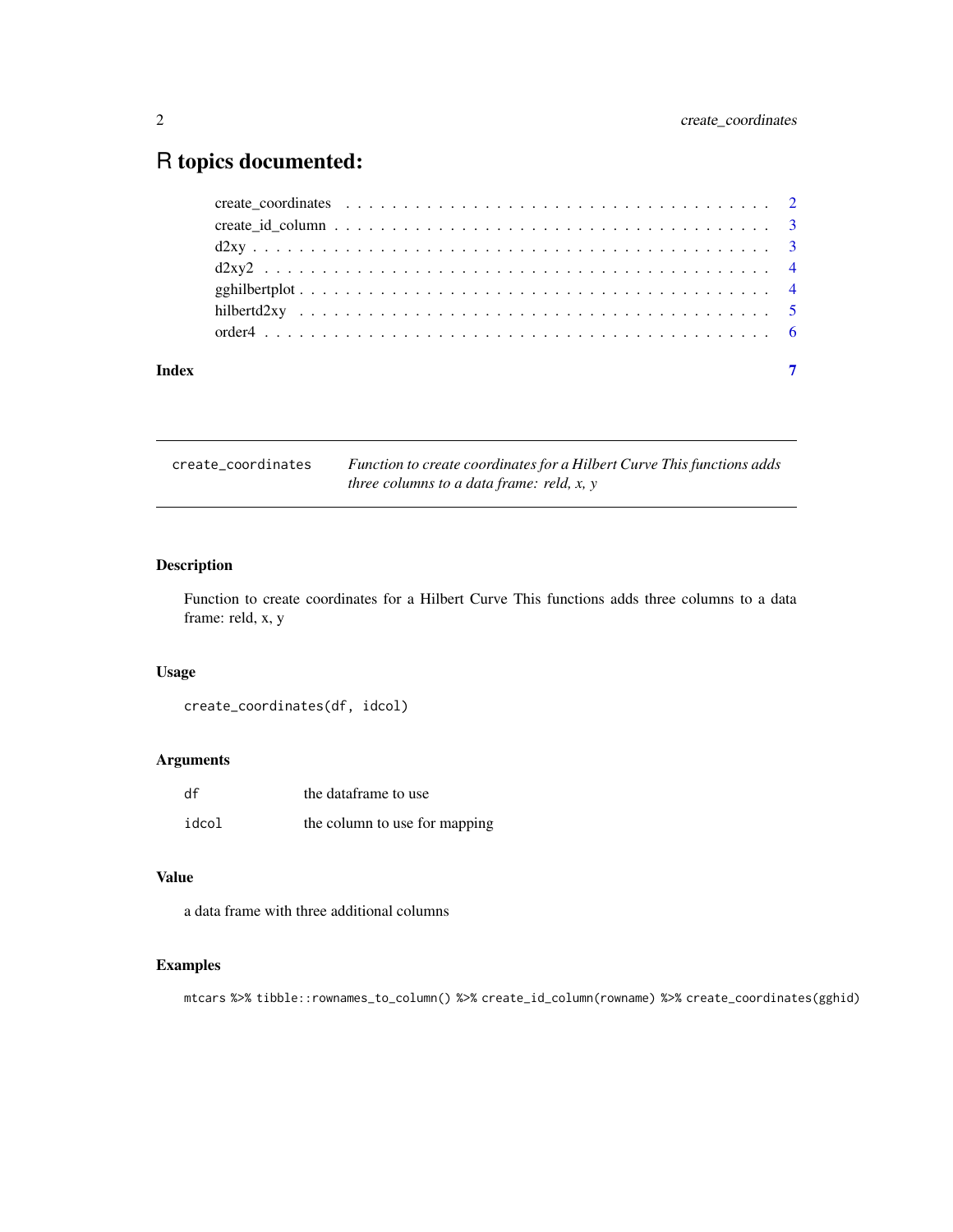<span id="page-2-0"></span>create\_id\_column *Function to create an id column from a character column*

#### Description

Function to create an id column from a character column

#### Usage

```
create_id_column(df, col)
```
#### Arguments

| df  | the dataframe that is used                             |
|-----|--------------------------------------------------------|
| col | the column name in NSE format that should be converted |

#### Value

a dataframe with an additional gghid column

#### Examples

mtcars %>% tibble::rownames\_to\_column() %>% create\_id\_column(rowname)

| × |  |  |
|---|--|--|
|   |  |  |

y *Returns the x/y-position for a distance d in n possible values* 

#### Description

Returns the x/y-position for a distance d in n possible values

#### Usage

d2xy(n, d)

#### Arguments

| n | First value  |
|---|--------------|
| d | Second value |

#### Value

Vector of x y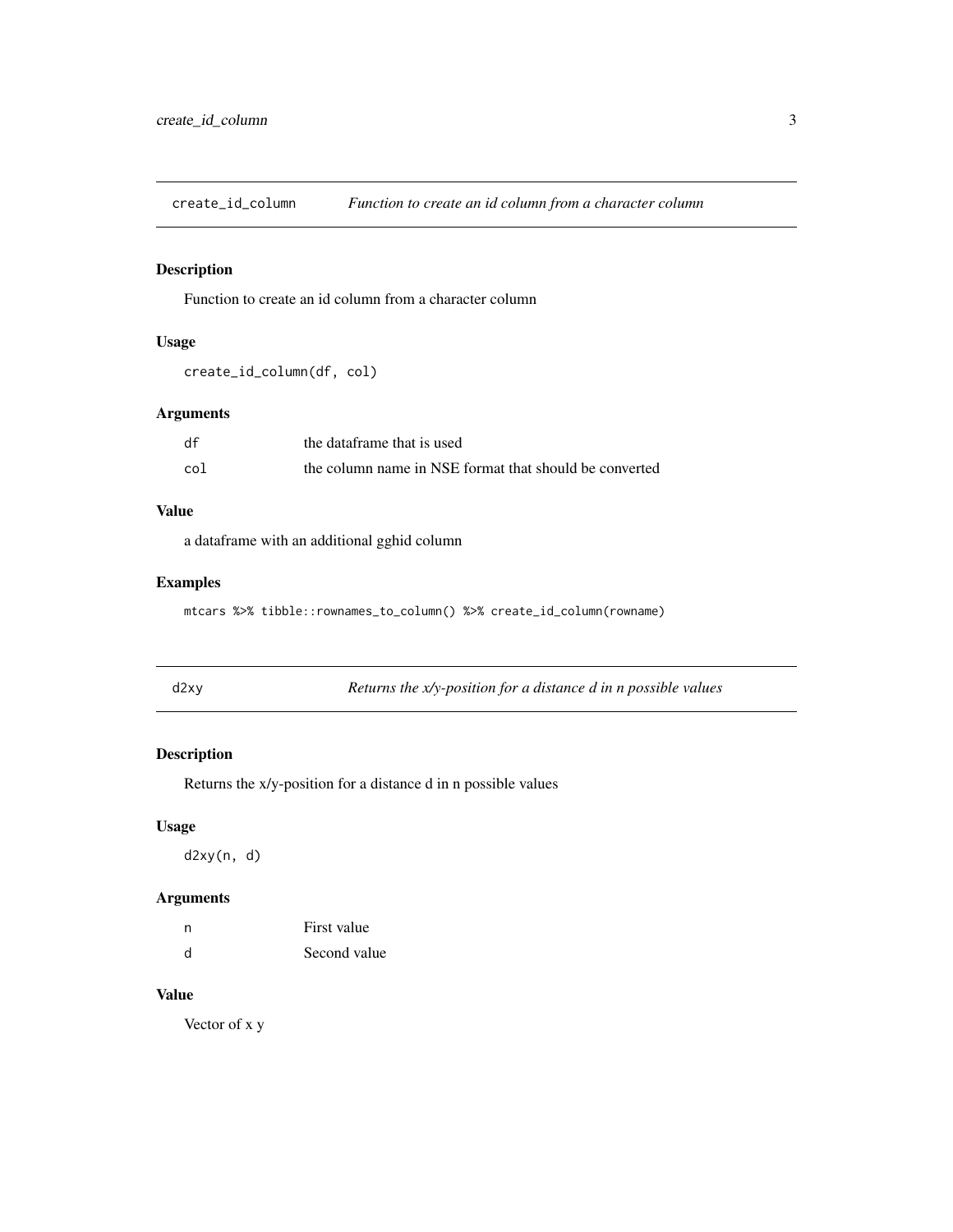<span id="page-3-0"></span>

#### Description

Returns the x/y-position for a Vector of distances d in n possible values

#### Usage

d2xy2(n, d)

#### Arguments

| n | Size of      |
|---|--------------|
| d | Second value |

#### Value

Matrix of x y values

gghilbertplot *Function to create the Hilbert Plot*

#### Description

Function to create the Hilbert Plot

#### Usage

```
gghilbertplot(
 df,
  idcol,
 color = NULL,
  size = NULL,
  label = NULL,
  alpha = 1,
  add_curve = FALSE,
  curve_alpha = 1,
  curve_color = "black",
  jitter = 0
\mathcal{L}
```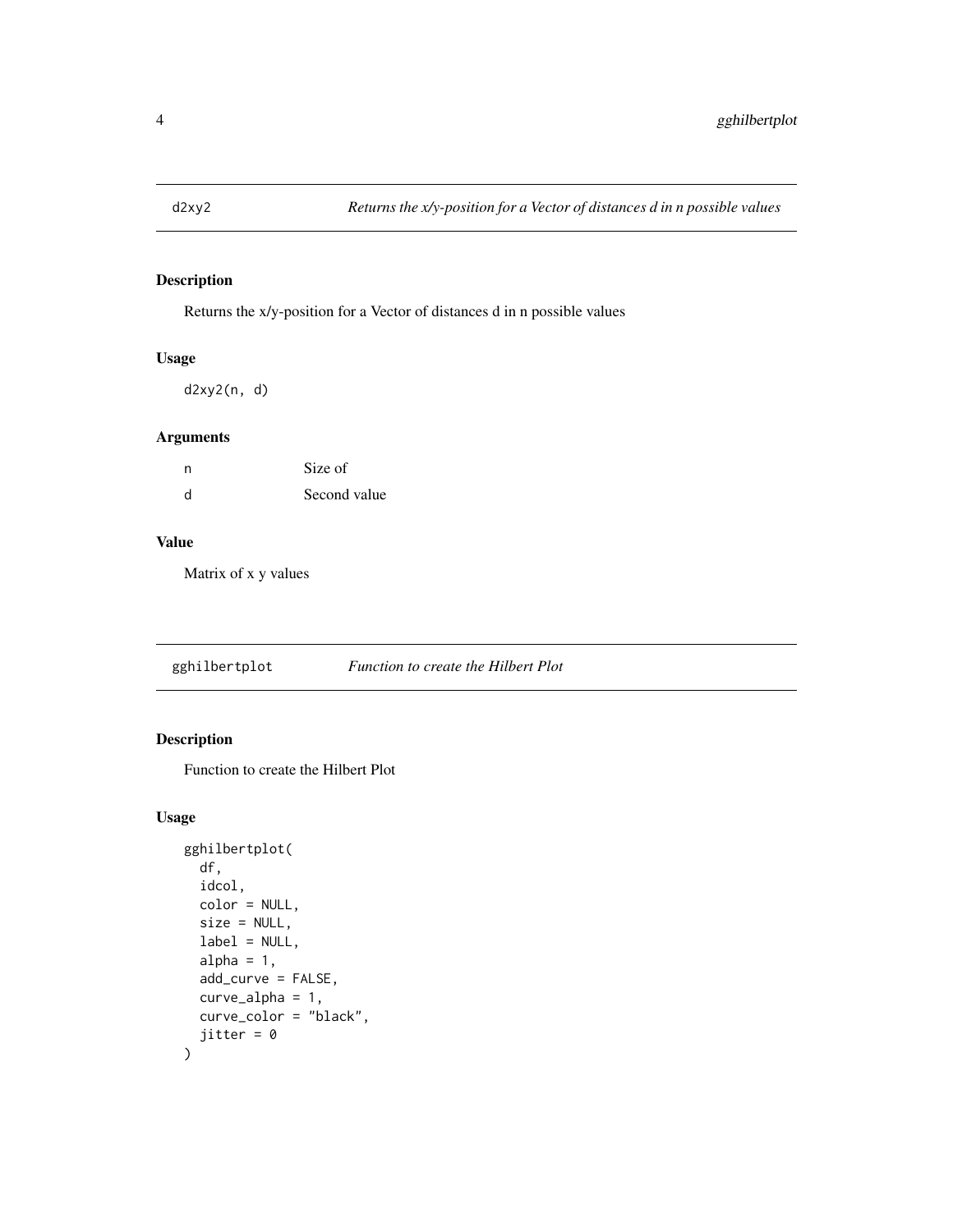#### <span id="page-4-0"></span>hilbertd2xy 5

#### Arguments

| df          | Data frame to generate plot from                       |
|-------------|--------------------------------------------------------|
| idcol       | The column name to be used for mapping (gghid)         |
| color       | The column to map to color                             |
| size        | The column to map to size.                             |
| label       | The column that contains the label                     |
| alpha       | The amount of alpha blending for the individual points |
| add_curve   | Whether or not to add the underlying hilbert curve     |
| curve_alpha | The amount of alpha blending for the hilbert curve.    |
| curve color | The color of the hilbert curve                         |
| jitter      | The amount of jitter to add to prevent overplotting    |

#### Value

a ggplot object

#### Examples

```
tibble::tibble(value = 1:128, size = runif(128, 1, 5), color = rep(c(1,2,3,4),32)) %gghilbertplot(val, color = factor(color), size = size, add_curve = TRUE)
```

| hilbertd2xy |  | Hilbert conversion, distance to coordinates |
|-------------|--|---------------------------------------------|
|-------------|--|---------------------------------------------|

#### Description

Hilbert conversion, distance to coordinates

#### Usage

hilbertd2xy(n, d)

#### Arguments

| Size (must be a $2^k$ value, such as $4,8,16,32$ )                |
|-------------------------------------------------------------------|
| A vector of values to be converted to coordinates (starts with 0) |

#### Value

Tibble with columns x and y

#### Examples

hilbertd2xy(64,31)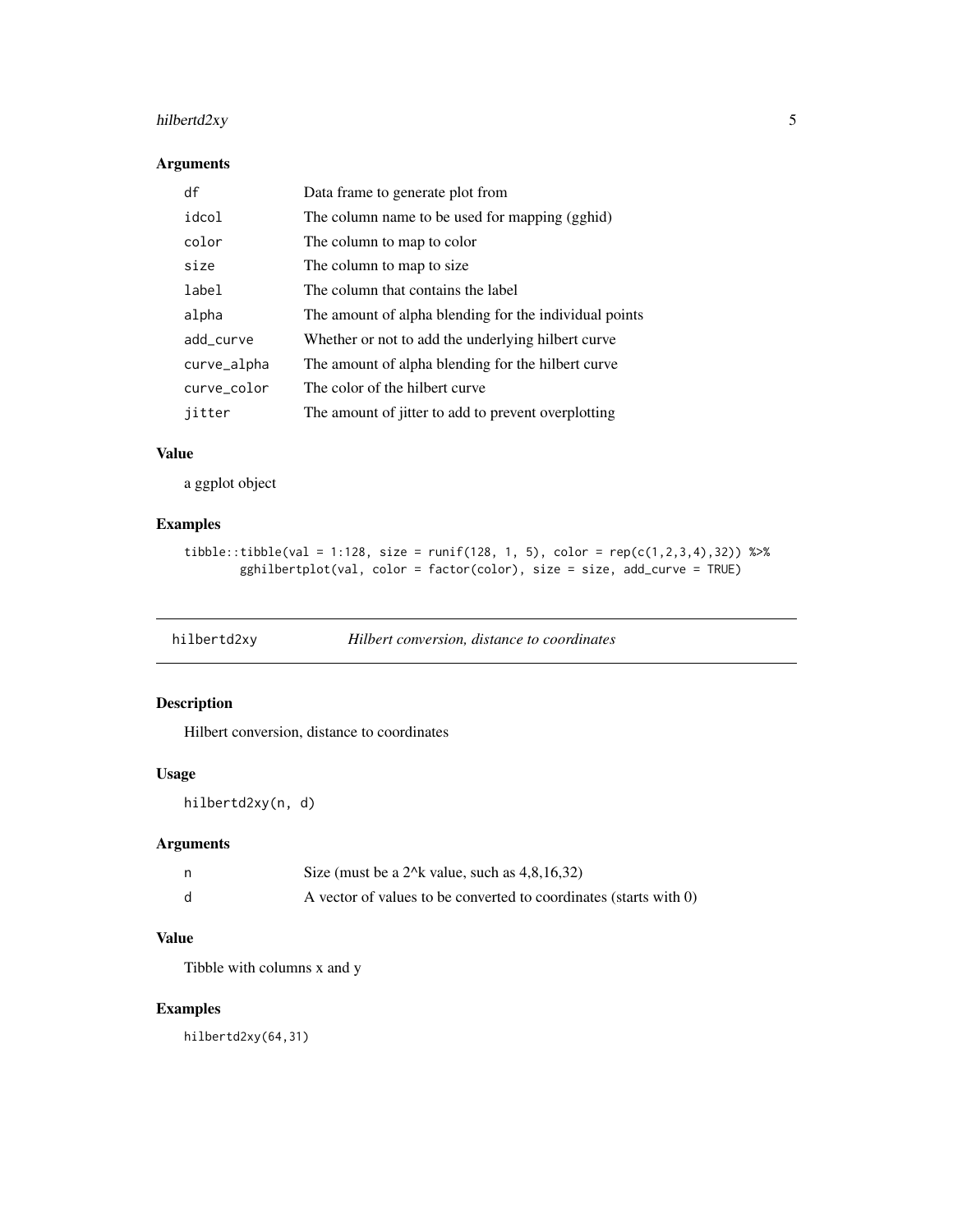<span id="page-5-0"></span>

#### Description

Finds the order of the next highest number to the power of 4

#### Usage

order4(n)

#### Arguments

n number

#### Value

Order of next highest number 4^x